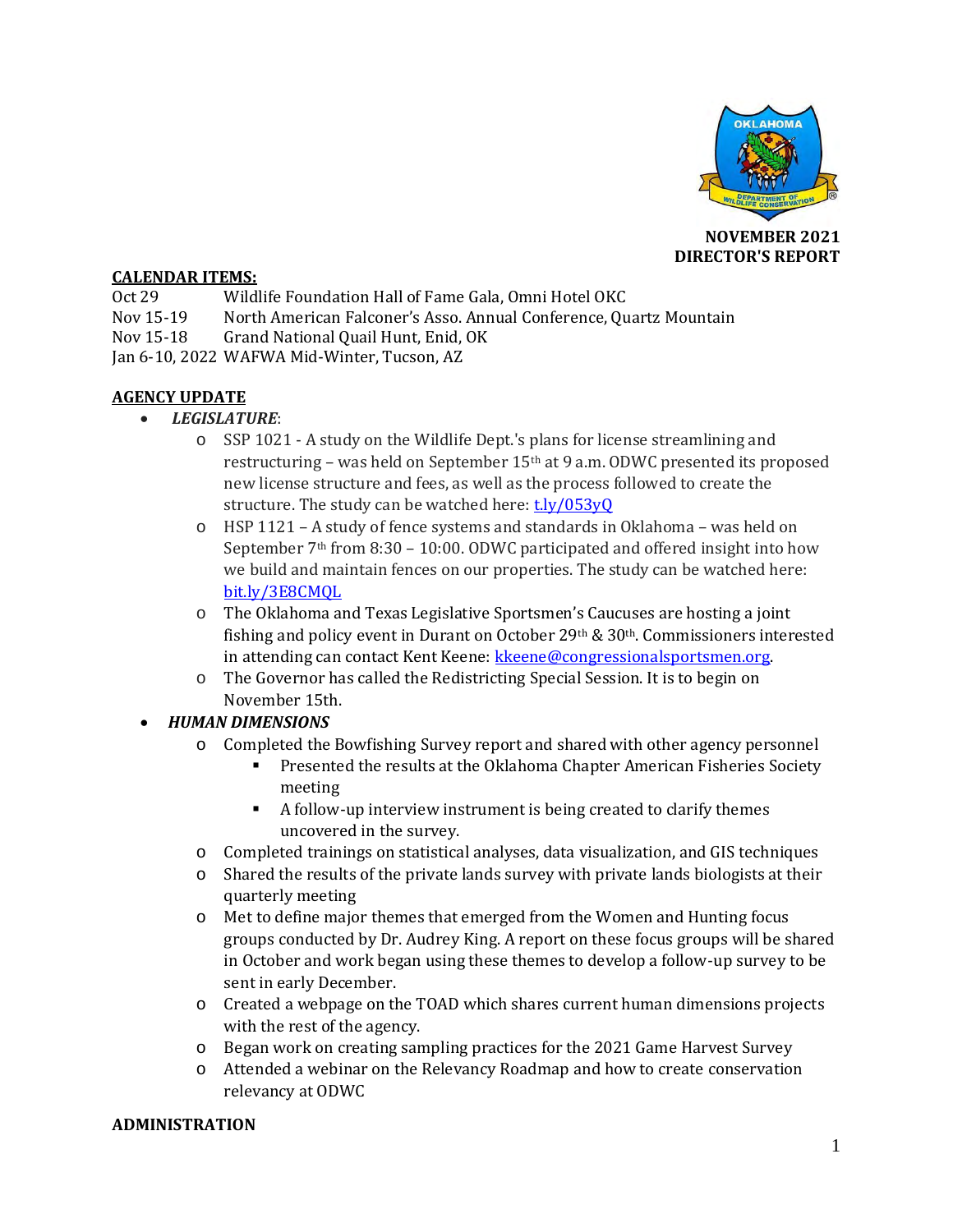- Accounting
	- o Number of Claims Audited and Paid 515
	- o Total Dollar Amount of Claims Paid \$2,998,265.75
	- o Total # Agency Cardholders 192 (22 approving officials)
	- o Total Agency Spending Limit \$359,000
	- o Number of P/Card Transactions Processed -653
	- o Number of In-depth Audited Transactions 98
	- o Total Dollar Amount of P/Card Purchases \$143,046.09
	- o Number of PCard Spending Limit Increase Requests Approved 33
	- o OMES documentation requests for PCard transactions 0
	- o New and Refresher PCard-holder and Approver Training Completed 0 Sent, 0 Completed
	- o Number of Purchase Orders/CO issued 111
	- o IT Acquisitions Processed 19
	- o OMES Surveys Completed 3
	- o Risk Management Cases Reported 5 new ODWC vehicle accident/incident reports: Hail, Fire, Equipment, Dent/Ding, etc.
	- o 5 pending 3rd party vehicle claims
	- o 2 pending ODWC property claims: OKC HQ Freeze/Pipes, PRC Freeze/Pipes, Jenks Burglary
	- o Construction Site Visits: Cheryl Luetkemeyer Ouachita Shop Building Mandatory Pre-Bid Meeting 09/02/2021, Canton WMA Habitat Mandatory Pre-Bid Meeting 09/15/2021, J A Manning Construction Progress Meeting 09/30/2021
- Human Resources
	- o Open Full-time Positions, October 17
	- o Positions Interviewed 1, Candidates interviewed 5
	- o Positions Announced, 4
	- o See included personnel report that shows personnel actions for the month.
	- o Temporary Employees Processed (Interns & Aids), 5
	- o WRP Class visit to Hackberry Flat WMA
	- o Annual Open Enrollment for Benefits in Progress
	- o Annual Vaccine Clinic
	- o ODWC Financial Planning for Retirement Webinar
	- o ODWC Biweekly Computer Trainings, 2
	- o New Employee Orientation for 2 new employees
- IT
- o New Tickets: 114 Still Open 13
- o 5 of the 50 new laptops have been deployed and we are booking appts for field personnel beginning 10/19.
- o 124 LE computers arrived at our office
- License
	- o Processed over 560 orders, including 480 licenses and 299 hard card orders (mail and walk-in orders) - \$58,000 in revenue
	- o Shipped over 500 merchandise items (hats, books, etc), totaling over \$6,000 in revenue.
	- o Processed \$92,000 in miscellaneous revenue, such as lease payments, fines, restitution, etc.
- Property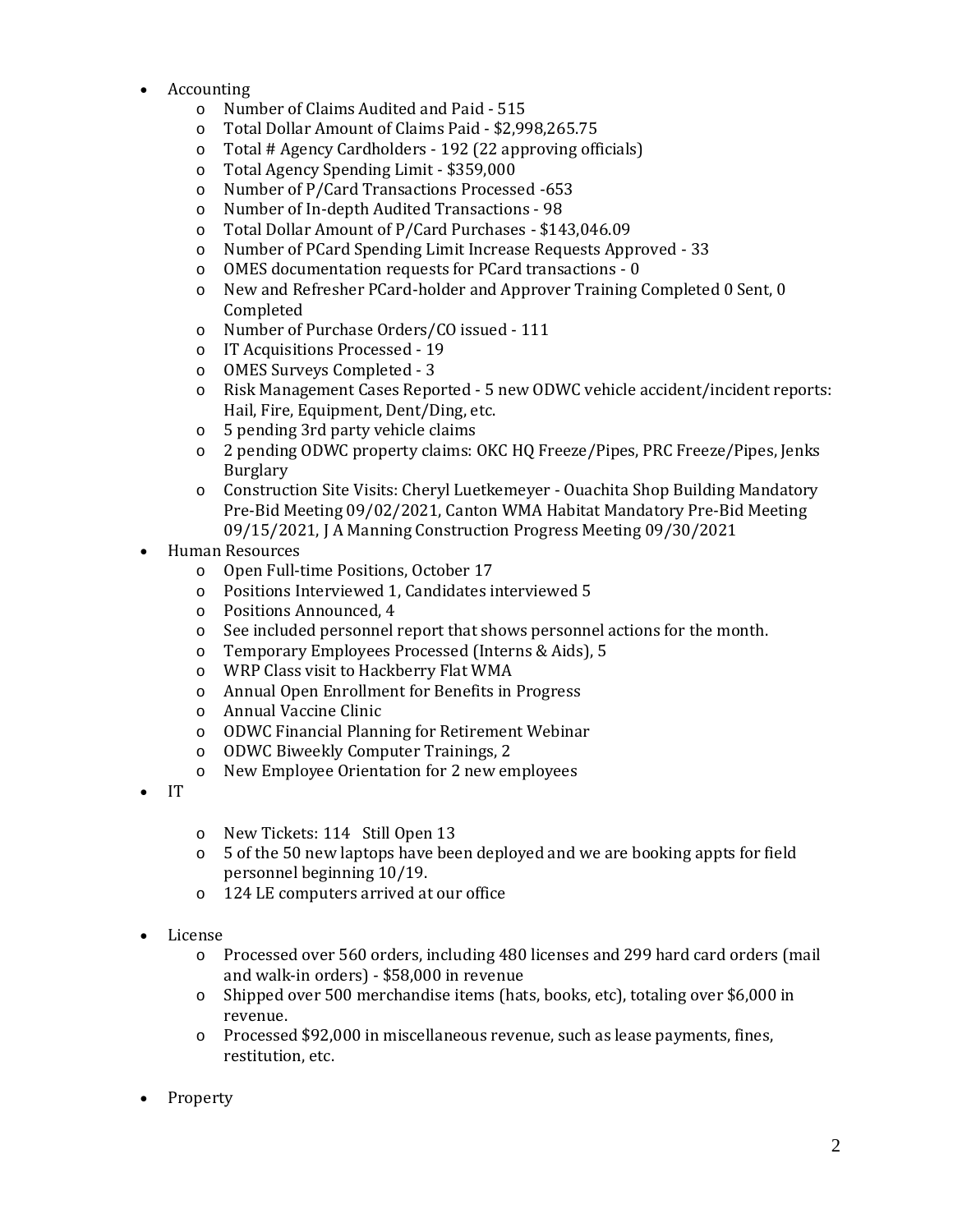- o Striped 15 Law trucks and 1 Wildlife truck. Removed emergency lighting, radio mounting boxes, antennas, decals, and lettering.
- o Received 10 new Kenwood low band radios, contacted various venders and factory reps. to setup programming.
- o Bought and installed 3 batteries in Law Enforcement turn-in trucks.
- o Bill Knight Ford delivered 11 new trucks for Fish and Wildlife Division
- o Registered and titled 1 new boat, 2 boat motors and 1 ATV's.
- o Had meeting with Lingo construction and sub-contractors to set start date on construction of the French drain. Construction estimated to last 5-6 weeks.
- $\circ$  Comdata cards expire 10/21. Working with Comdata to get new cards so I can get them distributed out to the divisions. I received new cards for Fish and Law, still waiting for Wildlife, C&E and Admin cards to come in.
- o Working with divisions to get FY22 trucks order. I have a deadline of November 14 for orders to be in the bank with dealerships.
- o Prepped 4 loaner trucks with radios and sent out to Game Wardens

# **FISHERIES DIVISION**

# **September**

Statewide Fish Stockings

| <b>Species</b>  | Number Fish | <b>Size</b> | <b>Number Locations</b> |
|-----------------|-------------|-------------|-------------------------|
| Channel catfish | 164,886     | $2 - 3''$   |                         |
| Channel catfish | 1,108       | $14 - 15"$  |                         |
| Hybrid sunfish  | 3,488       | $6 - 8''$   |                         |
| Rainbow trout   | 11873       | 11"         |                         |

Meeting attended

- Participated in the AFWA annual virtual meeting, September 8-10.
- Participated in the Oka' Institute 2021 Sustainability virtual conference, September 21-22.

# Activities

- A new State record River Carpsucker caught from Konawa Lake was certified. The fish was 23.39"long and weighed 11 lbs 28 oz.
- Met with Trout Unlimited Chapter 420 and "Friends of the Arkansas River" concerning the new Zink Dam.
- Attended the Oklahoma Striped Bass Association meeting in Owasso and presented information on the Department's hatchery program.
- Attended the Northeastern State University Student Chapter of the Wildlife Society and presented on Fisheries Division programs.
- Professional and educational presentations were delivered on paddlefish and bowfishing projects.
- Assisted with three Close to Home Fishing Pond derbies at Moore, Buck Thomas, and Ten Arce.
- Coordinated with Madill HS fishing tournament on outreach efforts.
- Three manuscripts were written for The Oklahoma Academy of Science. Additionally, SEAFWA manuscripts are accepted and are in the process of being edited.
- The final proof of a rainbow trout resource use publication was submitted.
- Coordinated with Communication and Education Division on a communication strategy for the new bass regulation proposals.
- Assisted GRDA with "Rush for Brush" habitat project on Hudson Lake, which included installing 325 PVC- type artificial trees.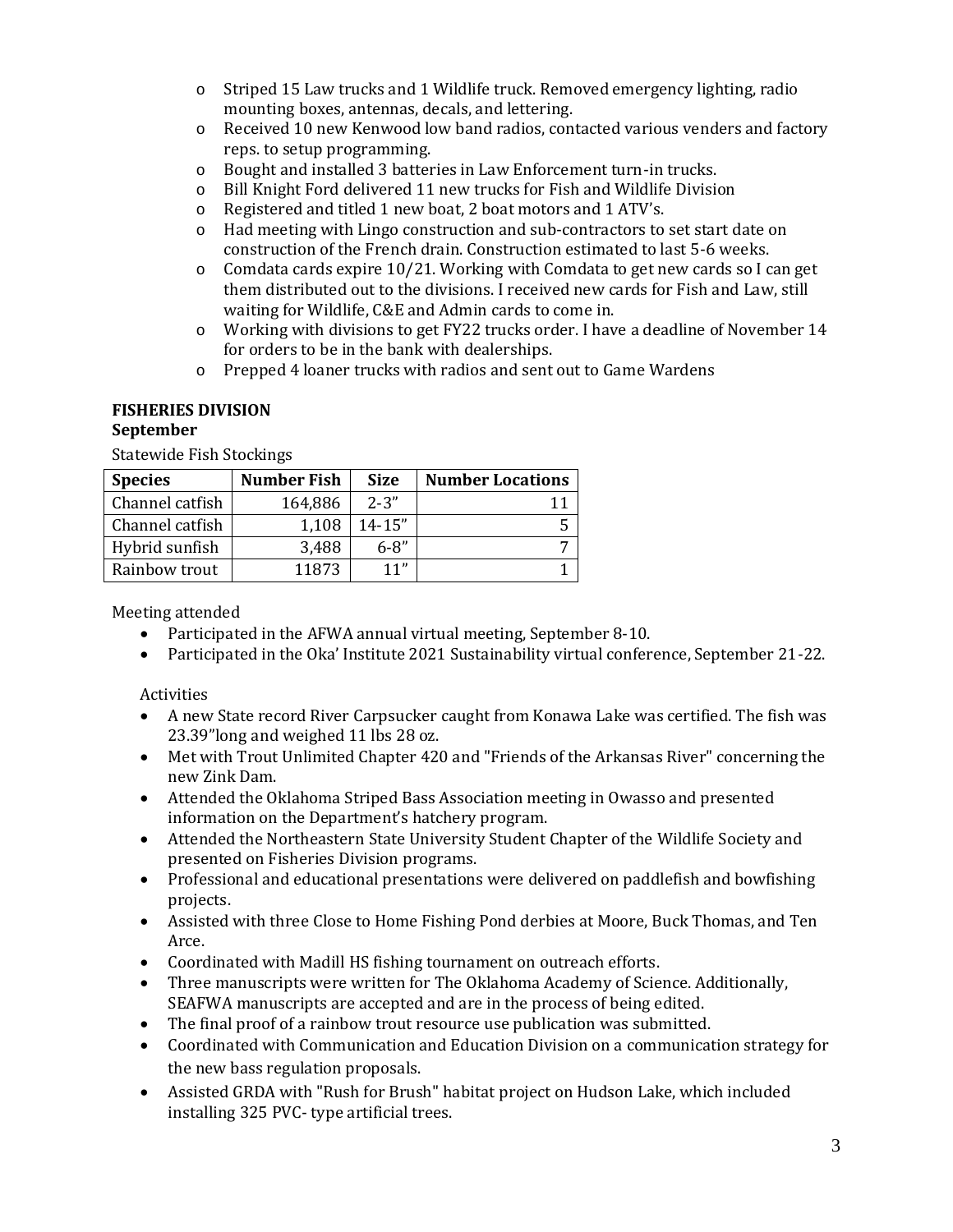- Habitat buoys were inventoried and maintained on all reservoirs statewide.
- Gear bias of low-frequency electrofishing for Blue Catfish in reservoirs is ongoing, with 3,803 fish tagged with 481 recaptures at Wiley Post and 3,008 fish tagged with 496 recaptures at Arcadia.
- Smallmouth Bass growth and genetics research project field work and data collection is ongoing.
- Water quality readings below Texoma Dam and from three vertical profiles within the lake were collected.
- Assisted U.S. Army Corps of Engineers with a fish removal and rescue effort in the Heyburn Lake tailrace.
- Standardized sampling data entry and analysis is ongoing. Fisheries data is accumulated and submitted to the OFAT database as time permits. Vouchered specimens from community sampling surveys were identified. Annual and final reports were prepared and reviewed before submitting to Federal Aid. Regional management plans are currently being updated.
- The FY21 caviar sales and inventory summaries and spreadsheets were completed and forwarded to the Accounting Section.
- Renovation of the Ponca City Office shop building continues.
- Routine grounds maintenance and upkeep was performed on all Department Lakes statewide.
- Assisted Wildlife Division with a controlled burn at Waurika WMA.
- Attended pay meeting for the Manning SFH pump station project, provided oversight on the project, and worked with construction and properties and engineering staff to resolve construction issues.
- Channel catfish and bluegill ponds were harvested and distributed to landowners to complete annual farm pond fish distribution.
- Grounds maintenance at all hatcheries was ongoing, and included mowing, fence repair, equipment maintenance, and pond renovations.

# **C&E DIVISION**

- Communication Section staff worked with License Division and LifeShare of Oklahoma to promote their new and unique partnership with ODWC. Through this partnership, hunters and anglers can register to become an organ and tissue donor when they purchase a hunting and fishing license. Oklahoma is one of the first states to adopt this new way to register to be an organ and tissue donor.
- Kelly Boyer and Shawn Gee submitted purchase requests for OKFITS equipment kits and OKC and Tulsa Fairgrounds rentals for OKNASP and Varsity Archery State Shoots that will take place in February. We will again be hosting four state archery shoots (2 in OKC and 2 in Tulsa)
- Michael Bergin continues to work with Brandt on marketing and advertising projects. Michael recently selected a production company to produce three digital videos that feature unique Oklahoma hunters and their stories. Prior to the youth deer gun season, Michael Bergin worked with Brandt to send a push notification to all GoOutdoorsOklahoma app users. The effort was followed by a text message to previous youth deer gun hunters who do not have the app, or the app notifications turn on.
- Skylar St. Yves and Lance Meek participated in a family fishing clinic at the OG&E Sooner Lake power plant. This was the second clinic conducted via the partnership with OG&E personnel. Some of the clinic participants were foster kids and their families.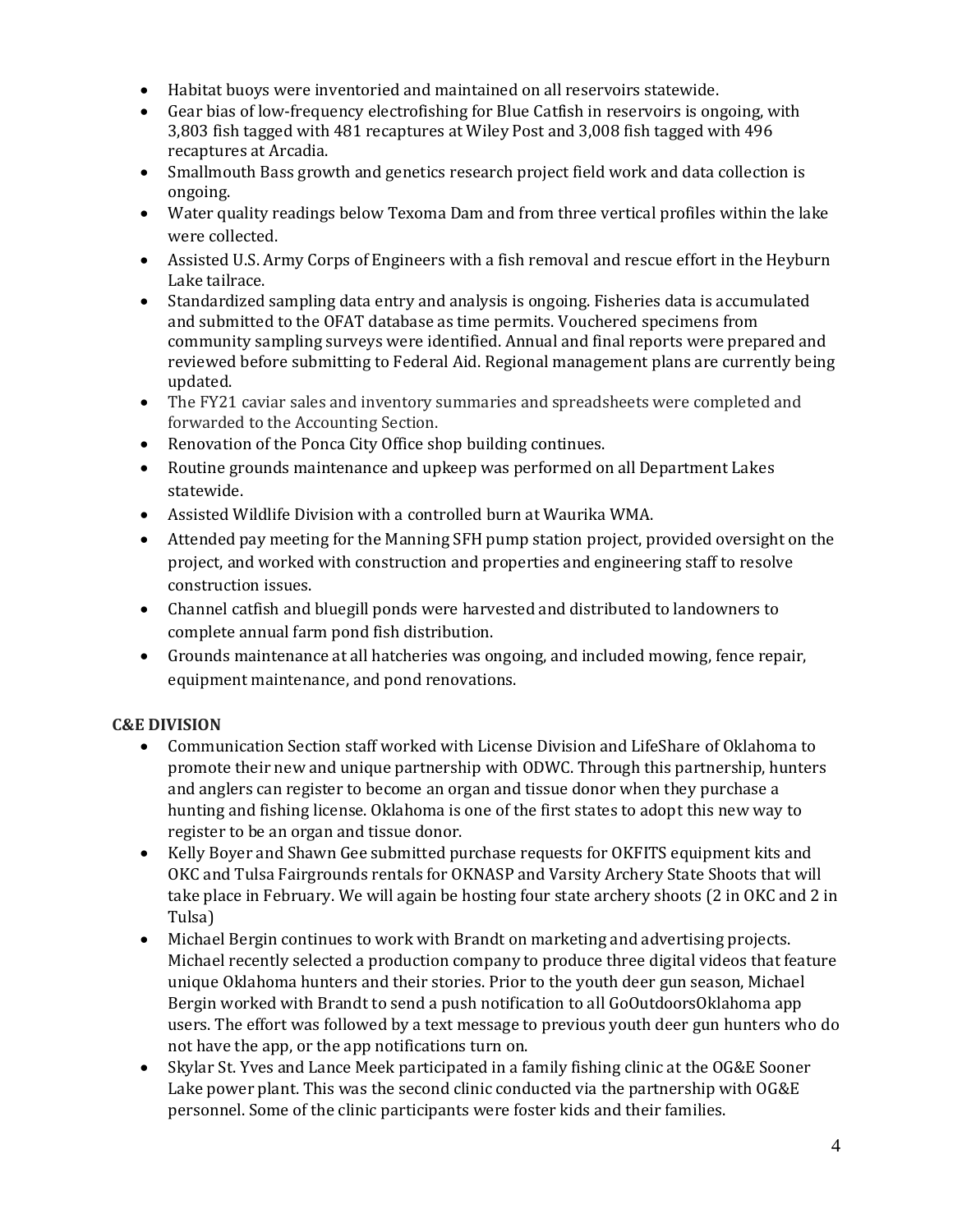- Like last year, we have partnered with OnX to provide hunters with a discounted membership. With this unique promotion the ODWC receives a percentage of total sales.
- The Regulation Committee selected JF Griffin as the next vendor for the Oklahoma Fishing and Hunting Regulations. JF Griffin is not a new vendor and has been producing the regulations for several years. New for the next edition, however, is no ad space. This will remove 26 pages and allow for better layout and easier reading.
- Kasie Harriet and Colin Berg promoted the Learn to Hunt Program to Owasso 8th grade students. 7 students and their parents signed up to participate in the first Learn to Hunt group. Several participated in a youth hunt and education event put on by the instructors for the group. Two additional participants were added bringing the total to 9 kids and 9 adults. The group has plans to conduct at least one activity during the next year. Participants will be introduced to a variety of hunting methods and will have an opportunity to participate in several hunt days as well as field to fork activities.
- Smokey Solis developed an outline for a video project that will showcase different cooking recipes using fish and game.
- Damon Springer, Jason Smith, Shawn Gee, Kelly Boyer, Jennifer Benge, Lance Meek, Skylar St. Yves and Colin Berg assisted with FFA District Clay Target Program shoots at Ft. Supply, Norman, Coweta and Broken Bow. The final district shoot will take place in early November at Altus and the state shoot will be at OKC Club the middle of November.
- Smokey Solis worked with Corey Jager to produce an informative but condensed booklet outlining the proposed new license structure, and its benefits. Corey plans to provide legislators with the information this fall.
- Kelly Adams worked with Corey Jager, Betsey York and Audrey King (OSU) to conduct a focus group of active and lapsed female hunting license holders. The focus groups provided some insights into the unique barriers faced by female hunters. Kelly, Betsey and Corey are also working to finalize a survey intended for active and lapsed female hunting license holders tentatively scheduled for release the end of November, or early December.
- Damon Springer participated in the Midway USA Foundation virtual shooting sports annual meeting. Received updated information on the Foundation and their continued support of shooting sports across the country.
- Kelly Adams worked with Fisheries Centrarchid Committee to produce communications about the upcoming black bass rule change proposal.
- Lance Meek continued work on several gun ranges and met with staff to discuss what ranges were out for bid, those that were undergoing engineering and those that would be going through the EA process during the next year.

# **WILDLIFE DIVISION**

- Larry Wiemers is retiring effective October 31 after almost 20 years of service.
- Preparation (campgrounds, roads, etc.) continues for quail opener and deer gun season on WMA's. WMA staff have been busy working controlled hunts and assisting hunters. WMA participation appears to be steady (similar to last year, possibly up slightly on 5 year average so far). Fall / winter food plot plantings are nearing completion. Recent rainfall helped with the final push to get plots planted, particularly in the west where things have been very dry.
- NRDA funded activities recently completed or ongoing: 2 miles of new firebreak was constructed on Washita Arm WMA, 80 acres of tree thinning via mastication was completed on Lexington WMA, Cedar tree mastication projects were awarded and are now underway on Ft. Supply and Cooper WMA's, and a mastication project on Sandy Sanders WMA was recently completed.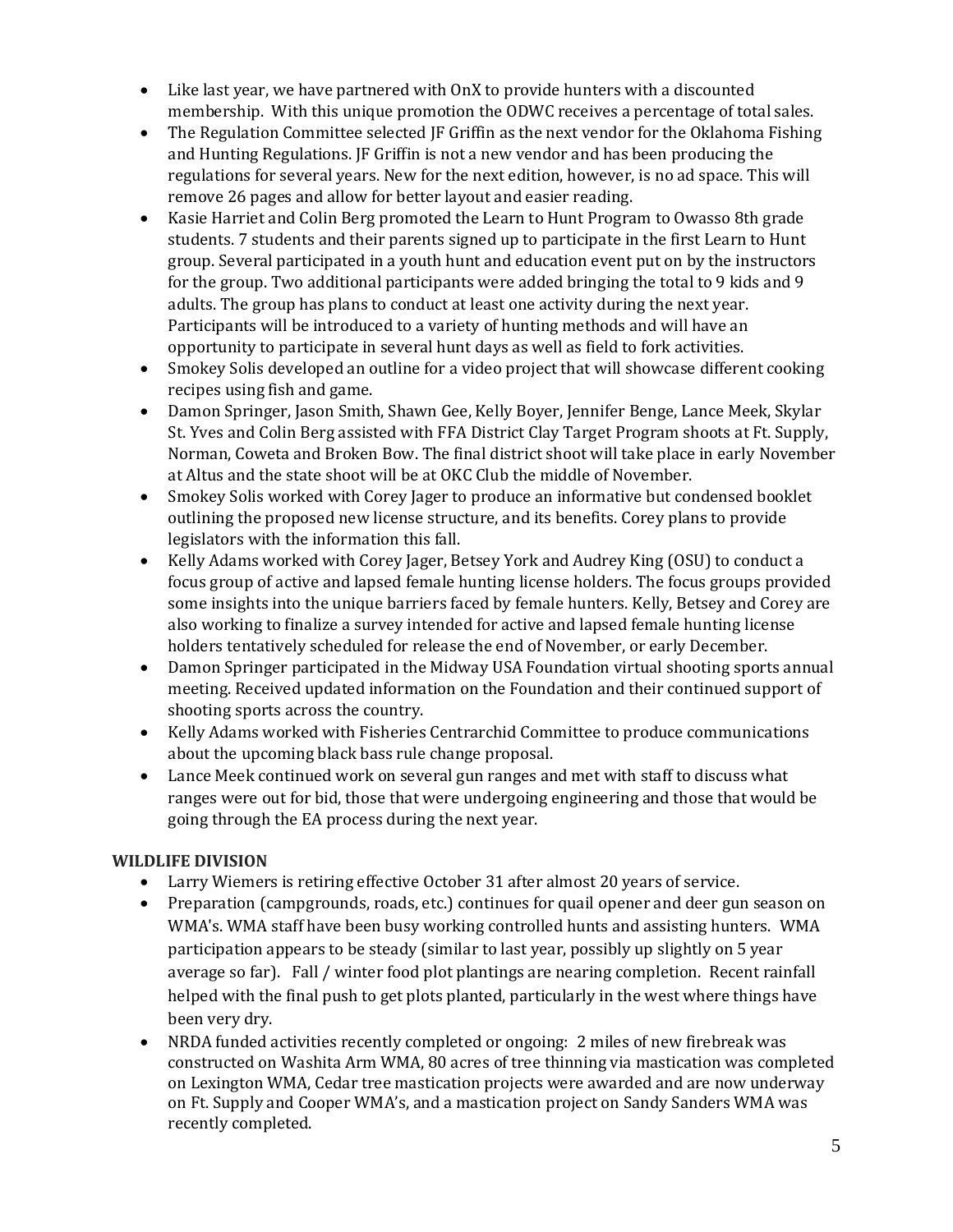- Deer archery season opened to hot and dry weather, only to develop into storms and torrential rains across much of the state. Youth season opened to cooler days and much better weather to keep hunters in the woods and not covered in sweat. By the time of this Commission meeting Primitive season will be underway.
- The "first half" of private land youth hunts have finished (usually landowners host these prior to muzzleloader and rifle seasons, or after rifle season ends, so "second half" will start in mid-Dec) and went fairly well, especially considering the first of the two weekends had temps in the upper 90s. 13 of 24 youth hunters harvested deer.
- Dept. staff volunteered to assist as a guide/mentor during a non-profit organization's recent deer hunt for youth with health issues.
- Looking at echeck data from Oct 1-Oct 18 for both the 2020-21 and 2021-22 seasons shows a slight decrease from 2020 numbers overall but a slight increase in youth rifle season.

| <b>2021-22 Season</b> | 2020-21 Season        |
|-----------------------|-----------------------|
| Total Harvest: 13,595 | Total Harvest: 14,421 |
| 51% Antlerless        | 51% Antlerless        |
| Youth Rifle: 4,675    | Youth Rifle: 4,465    |
| 46% Antlerless        | 43% Antlerless        |

- Dove season, anecdotally, seems to have shown reduced harvest rates this season. Data collected from the dove wingbee this winter will allow a more empirically derived assessment of long-term harvest rates and population status. Hunting success was hit or miss, across the state. Fewer overall dove during the opening two weeks was reported by many field biologists. Extensive water and high native seed abundance across the landscape likely had birds less concentrated and spread out. A mid-season survey (third week in September) in western Oklahoma observed high concentrations of mourning dove. However, most dove hunters are not hunting that late into the season.
- Early teal season, similar to dove season, was hit or miss, regarding hunting success. Large numbers of blue winged teal were observed migrating a week prior to season opening, during teal season, and moving through mid-October.  Migration seems to have been spread out over a longer than average period of time, for these typically early migrants.  Reports from eastern Oklahoma were that hunting success was limited, where western Oklahoma had mixed success.
- Wetland development units are busy pumping/flooding.  Overall, WDUs look average to above average regarding obligate wetland seeding plant production (migratory bird forage).  Some green-tree units will not be flooded this season, due to excessive flooding in early/mid summer, in order to maintain natural flooding dynamics and limit tree mortality from over-flooding
- Bi-monthly WDU status reports will begin in the first week of November and will be uploaded to the agency's website in the migratory bird hunting section.
- General duck season opened in the panhandle counties on October 9th and Sandhill Crane on the 23rd.  General duck and goose season for the majority of the state (Zones 1 & 2) open in the first two weeks of November.  We expect lower than average duck harvest rates, biased toward adults, due to limited production in the breeding range this spring/summer.
- Coal Creek wetland project is nearing the completion of the 404 permit review.
- Neosho Bottoms wetland project has been proposed to the Tar Creek Trustee Council, approved for funding, and the draft environmental assessment will be going out for public comment in late October (estimated).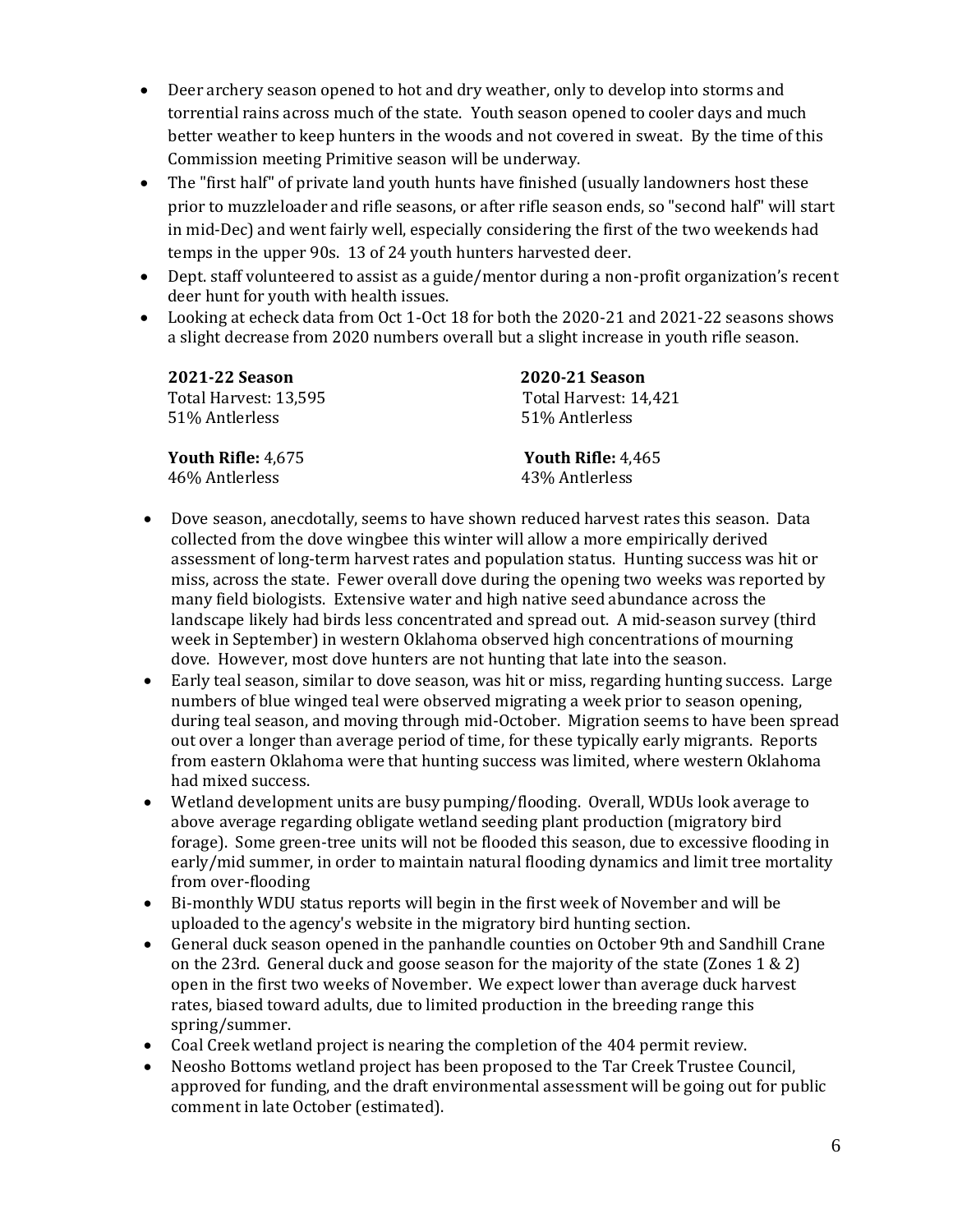- Drummond Flats restoration project is nearing completion of engineering plans. Next steps will be the environmental permitting process, bidding and estimating cost, and procuring funding.
- Quail roadside counts are completed.  Tell Judkins will present a brief overview at this commission meeting.
- Atoka WMA had 9.5 miles of roads completely reworked and opened up, Atoka PHA had 9 miles of roads completely reworked and widened, and Stringtown WMA had 1 mile of roads repaired and graveled, McGee Creek WMA had 3 miles of roads graveled with an additional 10 miles maintained, and a severely damaged access road on Hugo WMA was repaired and re-graveled. Between these 5 areas 23 miles of roads have been repaired with 1450 tons of gravel. Along with road work, road shoulders have been opened with mulching:



• Through the end of Bear Archery season (October 18) a total of 65 bears were harvested:

|                         | <b>Male</b> | Female |  |
|-------------------------|-------------|--------|--|
| <b>LeFlore County</b>   | 18          | 16     |  |
| <b>Latimer County</b>   |             |        |  |
| <b>Pushmatah County</b> |             | 4      |  |
| <b>McCurtain County</b> |             |        |  |
| <b>Totals</b>           | 49          | 23     |  |

- 4 Research bears were harvested (3 M, 1 F), 2 bears with PIT tags (had been previously handled, likely as cubs) were harvested, and no collared bears were harvested.
- The cooler weather at the end of the archery season, the fact that the fall acorn crop has begun to fall in substantial numbers and the pressure from archery season will all impact the potential for muzzleloader harvest, and few, if any, bears are expected to be harvested during muzzleloading season.

# **L AW ENFORCEMENT DIVISION**

• Unfortunately we have investigated two different hunting accidents this year. One during bear archery season in SE Oklahoma and one during the youth hunting season south of Ada. The accident in SE Oklahoma was a fatality while the one south of Ada was not. It is a